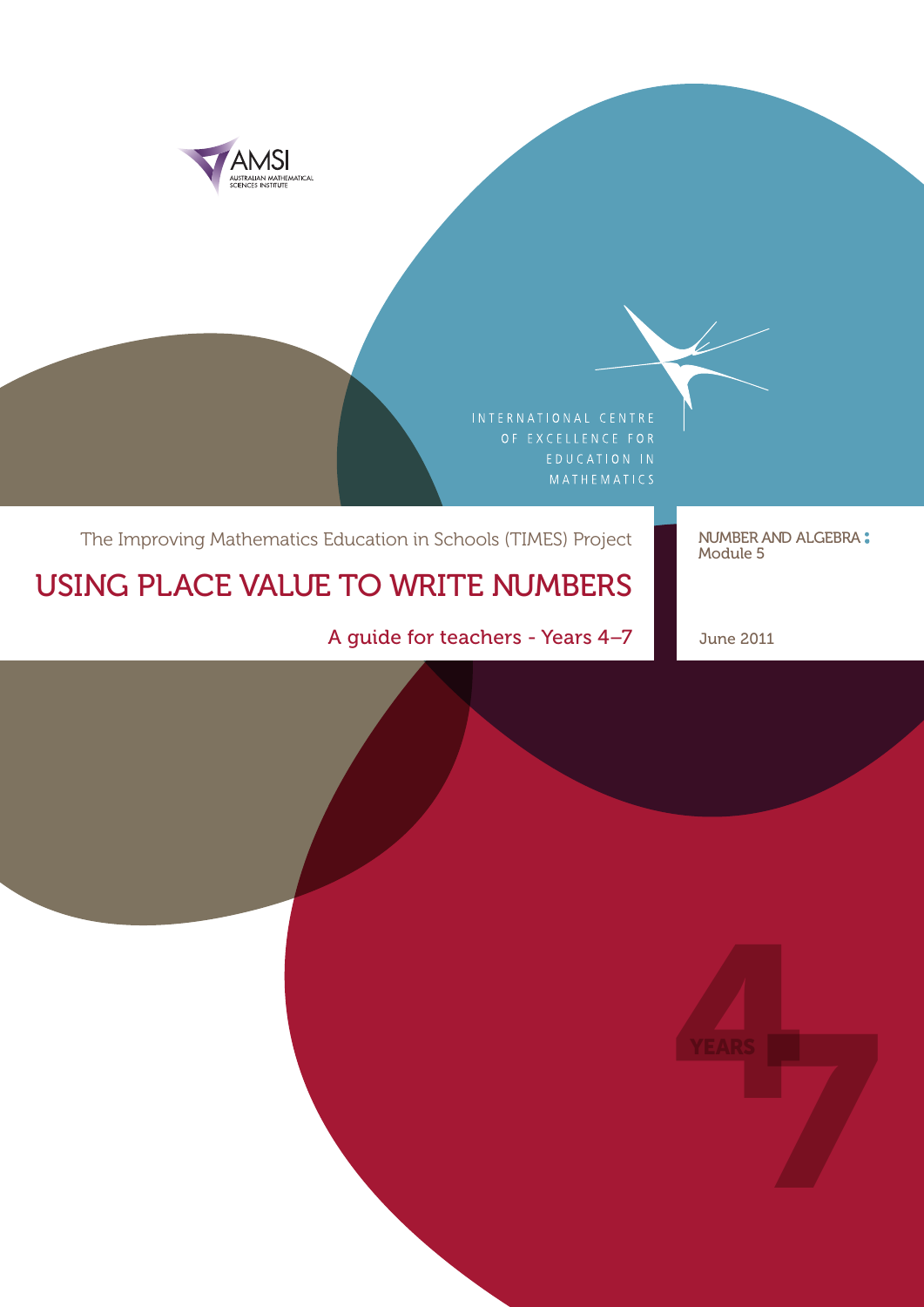#### Using Place Value to Write Numbers

#### (Number and Algebra : Module 5)

For teachers of Primary and Secondary Mathematics 510

Cover design, Layout design and Typesetting by Claire Ho

The Improving Mathematics Education in Schools (TIMES) Project 2009‑2011 was funded by the Australian Government Department of Education, Employment and Workplace Relations.

The views expressed here are those of the author and do not necessarily represent the views of the Australian Government Department of Education, Employment and Workplace Relations.

© The University of Melbourne on behalf of the International Centre of Excellence for Education in Mathematics (ICE‑EM), the education division of the Australian Mathematical Sciences Institute (AMSI), 2010 (except where otherwise indicated). This work is licensed under the Creative Commons Attribution-NonCommercial-NoDerivs 3.0 Unported License. 2011.

http://creativecommons.org/licenses/by-nc-nd/3.0/

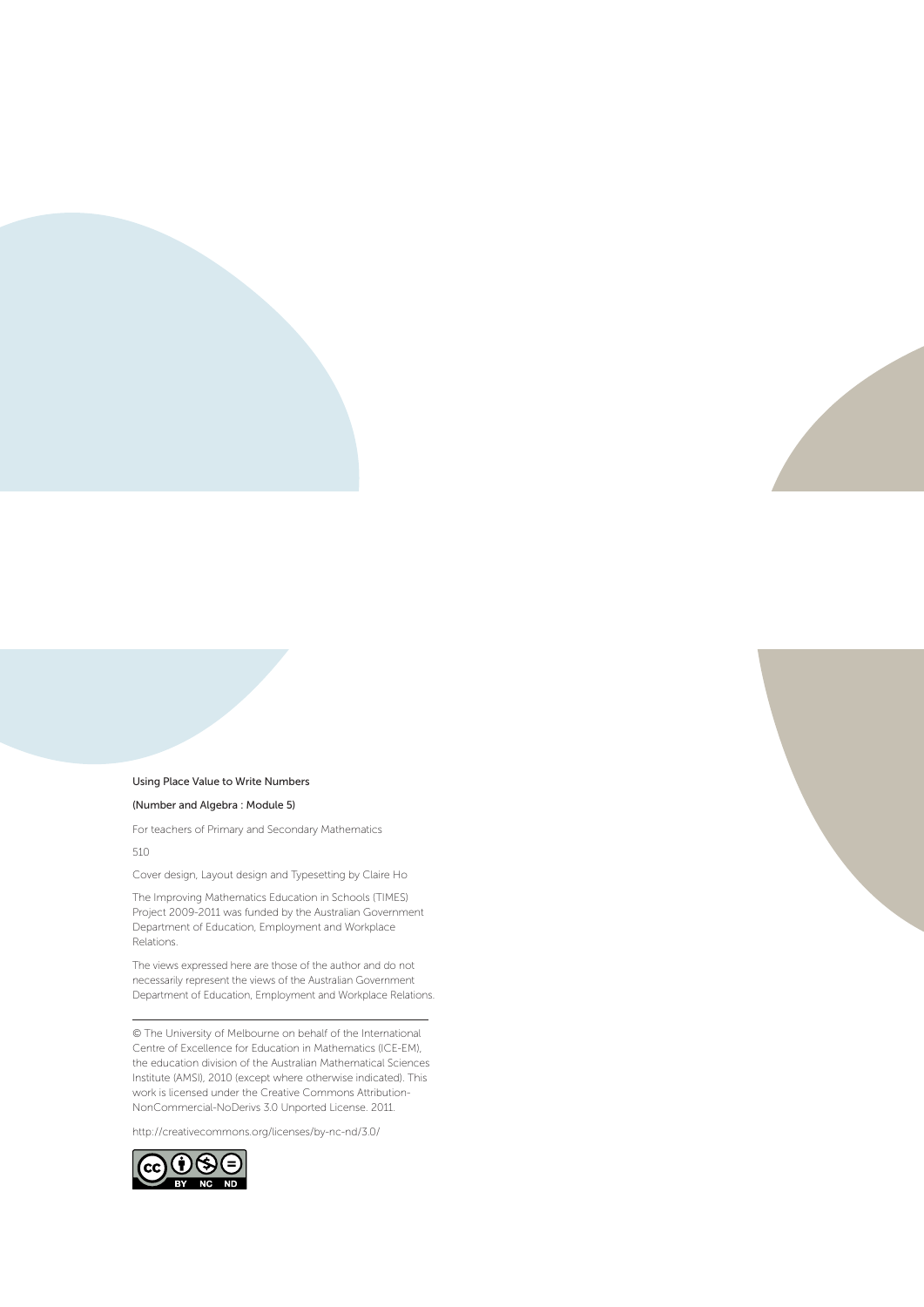The Improving Mathematics Education in Schools (TIMES) Project

NUMBER AND ALGEBRA:<br>Module 5

# USING PLACE VALUE TO WRITE NUMBERS

A guide for teachers - Years 4-7 June 2011

Peter Brown Michael Evans David Hunt Janine McIntosh Bill Pender Jacqui Ramagge

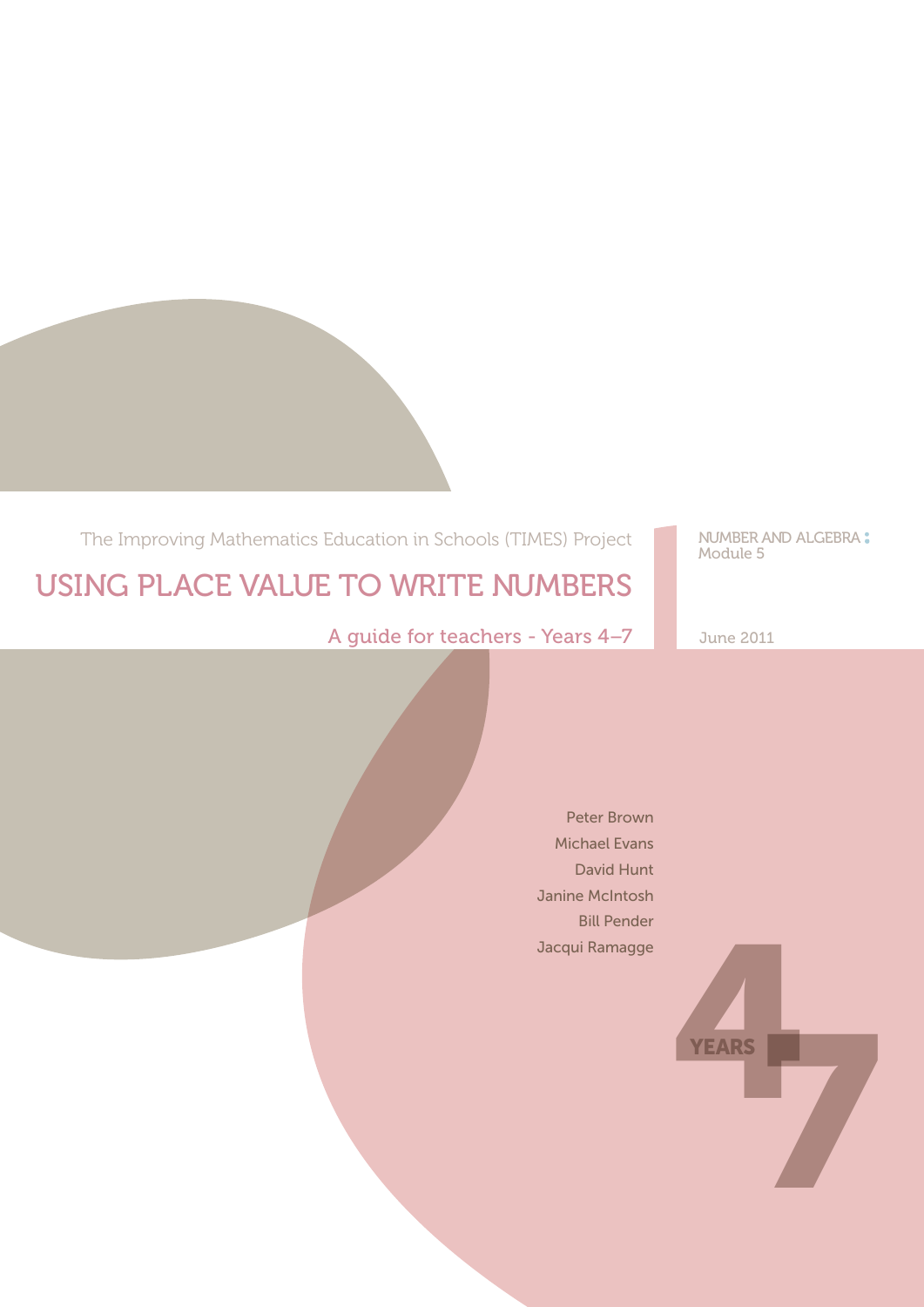## USING PLACE VALUE TO WRITE NUMBERS

### ASSUMED KNOWLEDGE

- The ability to count up to 1000.
- The ability to write numbers up to 100.
- The ability to add single-digit numbers with accuracy and fluency.

Children learn to count before they learn to write numbers, just as they learn to speak before they learn to write words.

We will make a distinction between a **number** and a **numeral**. A number is an abstract concept, whereas a numeral is a symbol used to represent that concept. Thus the number three is the abstract concept common to three chairs, three crayons, and three children, whereas the symbols 3 and III are numerals for the number three.

### MOTIVATION

Numeracy and literacy are essential skills in modern society. Just as we need the alphabet to write down words and sentences so we need a notation to write down numbers.

We use a base-ten place-value notation to write numbers. It was developed over several centuries in India and the Arab world, so we call it Hindu-Arabic notation. The place-value nature of Hindu-Arabic notation enabled the development of highly efficient algorithms for arithmetic, and this contributed to its success and wide acceptance.

Hindu-Arabic numerals exhibit some of the qualities that makes mathematics so powerful, namely

- they can be used by understanding a small number of ideas, and
- they can be generalized beyond the original setting for which they were devised.

To illustrate the second point, note that the notation was developed to express whole numbers, but it extends to the representation of fractions and decimals.

A solid understanding of numbers and arithmetic is essential for the development of later concepts including fractions and algebra.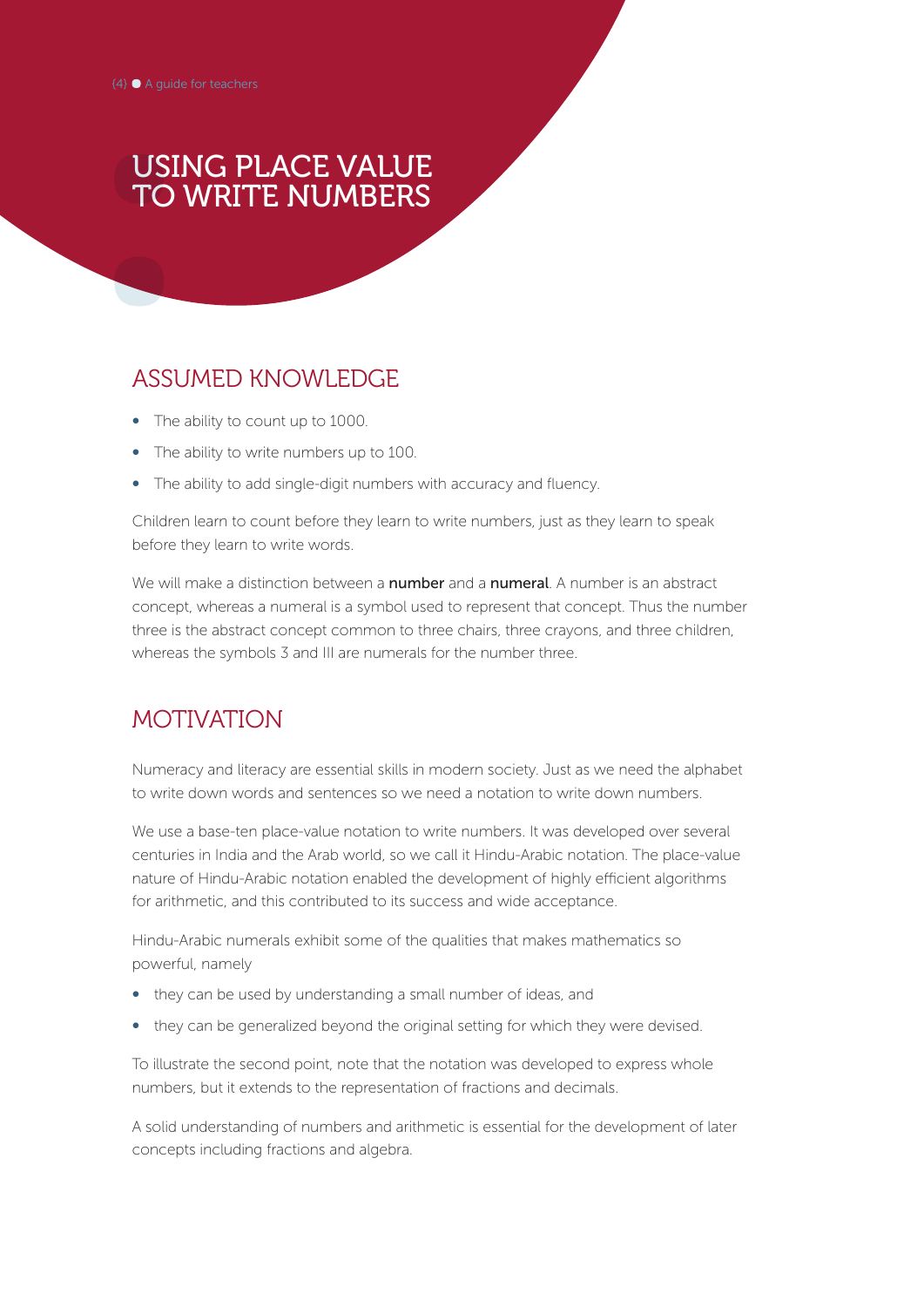### CONTENT

#### THE BASICS OF THE SYSTEM

Hindu-Arabic numerals are a decimal, or base-ten, place-value number system with the ten digits 0, 1, 2, 3, 4, 5, 6, 7, 8, and 9 as fundamental building blocks. Each digit in a number has a place value depending on its position. These positions can be thought of as columns labelled by powers of ten, with the powers increasing from right to left as illustrated in the following table.

| <b>THOUSANDS</b>                         | <b>HUNDREDS</b>               | <b>TENSY</b>  | <b>ONES</b>      |
|------------------------------------------|-------------------------------|---------------|------------------|
| $1000 = 10 \times 10 \times 10 = 10^{3}$ | $100 = 10 \times 10 = 10^{2}$ | $10 = 10^{1}$ | $1 = 10^{\circ}$ |

When reading Hindu-Arabic numerals, the digit with the largest place value is read first. Thus the number 7352 is read as "seven-thousand, three-hundred and fifty-two", and we think of it in columns as illustrated in the following table.

| I THOUSANDS !                            | <b>HUNDREDS</b>             | <b>TFNS</b>   | <b>ONES</b>      |
|------------------------------------------|-----------------------------|---------------|------------------|
| $1000 = 10 \times 10 \times 10 = 10^{3}$ | $100 = 10 \times 10 = 10^2$ | $10 = 10^{1}$ | $1 = 10^{\circ}$ |
|                                          |                             |               |                  |

These labels are made explicit when we write numbers in expanded form. For example

 $7352 = 7 \times 1000 + 3 \times 100 + 5 \times 10 + 2$ 

Only one digit is entered in each column.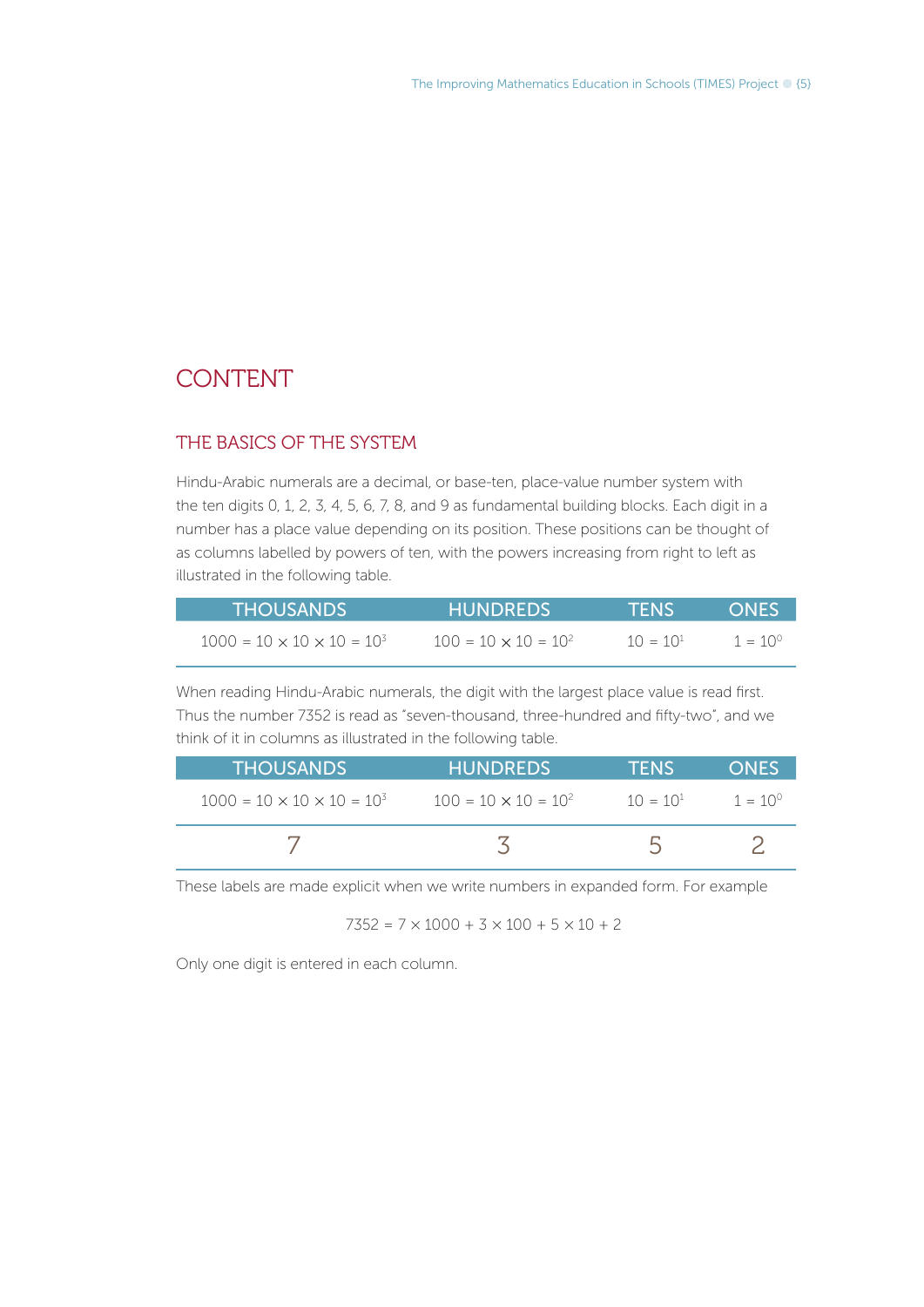### CLASSROOM ACTIVITY

Prepare overlapping sticky notes or place value cards to reveal the place value of digits in numbers. This shows that

 $7352 = 7000 + 300 + 50 + 2$ 

|   | 3 | 5 | $\overline{c}$ |
|---|---|---|----------------|
| 7 | O | 0 |                |
|   | 3 | Ŋ |                |
|   |   | 5 |                |
|   |   |   | $\overline{2}$ |

The digit 0 is essential in the Hindu-Arabic system because it acts as a place-holder. In the number 302, the 0 tells us that there are 'no tens'.

Multiplying a number by ten shifts each digit one place to the left. Because there is now nothing in the ones column, we put a 0 in that column as a place holder. The following table illustrates the process for  $420 \times 10 = 4200$ .

| THOUSANDS HUNDREDS TENS |  | <b>ONES</b> |  |
|-------------------------|--|-------------|--|
|                         |  |             |  |
|                         |  |             |  |

Dividing by ten shifts the digits one step to the right, and requires decimals unless the last digit in the original number was 0. The following table illustrates this process for  $420 \div 10 = 3.5$ 

| HUNDREDS TENS | <b>ONES</b> |           |
|---------------|-------------|-----------|
|               |             | $\div$ 10 |
|               |             |           |

#### CONVENTIONS ABOUT SPACING AND NAMING

A number with many digits can be hard to read.

Therefore we cluster the digits in groups of three, starting from the ones place, and separate different groups by a thin space. By convention we do not put a space in a four-digit number. Thus we write 7352, but 17 352 and 2 417 352.

The nested method that we use to name the columns enables us to read very large numbers using a few basic words such as thousands and millions.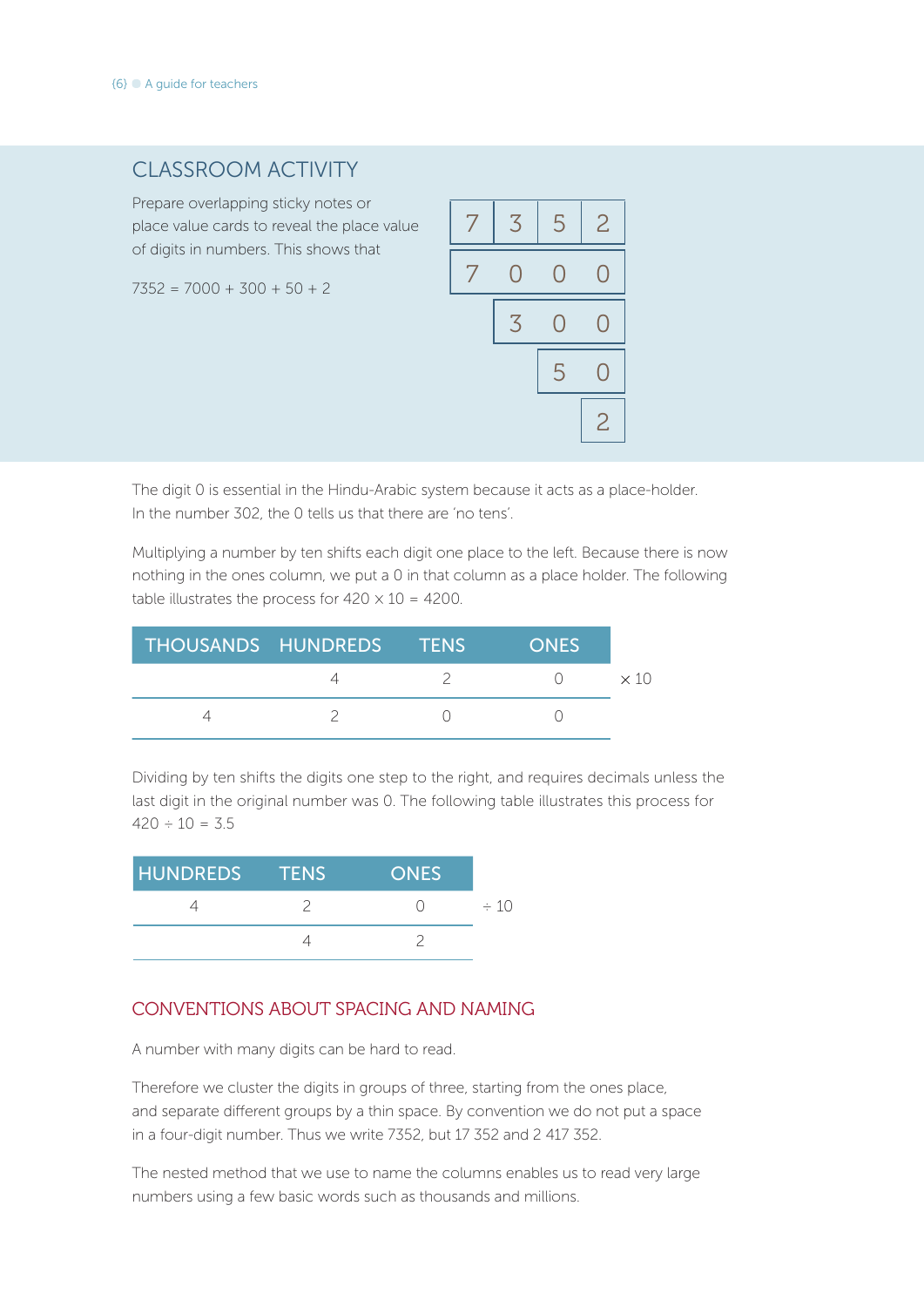### CLASSROOM ACTIVITY

Use place-value houses to gather digits into groups of three and to aid in the naming of larger numbers.

|                         | <b>MILLIONS</b>     |                 |                          | <b>THOUSANDS</b>     |           |          |      |      |
|-------------------------|---------------------|-----------------|--------------------------|----------------------|-----------|----------|------|------|
| Hundreds<br>of millions | Tens of<br>millions | <b>Millions</b> | Hundreds<br>of thousands | Tens of<br>thousands | Thousands | Hundreds | Tens | Ones |
|                         |                     |                 |                          |                      |           |          |      |      |

So we write the number shown in the place value houses above as 830 427 596 and we say 'eight hundred and thirty million, four hundred and twenty seven thousand, five hundred and ninety six'. Converting between words and numbers is an important skill.

The following table summarises some column names and their values.

|                 | <b>NAME</b>      |                           |  |
|-----------------|------------------|---------------------------|--|
| 10 <sup>o</sup> | one (unit)       |                           |  |
| 10 <sup>1</sup> | ten              |                           |  |
| 10 <sup>2</sup> | hundred          | ten x ten                 |  |
| 10 <sup>3</sup> | thousand         | ten x hundred             |  |
| 10 <sup>4</sup> | ten thousand     |                           |  |
| 10 <sup>5</sup> | hundred thousand |                           |  |
| 10 <sup>6</sup> | million          | thousand x thousand       |  |
| 10 <sup>7</sup> | ten million      |                           |  |
| 10 <sup>8</sup> | hundred million  |                           |  |
| 10 <sup>9</sup> | billion          | thousand $\times$ million |  |
| $10^{12}$       | trillion         |                           |  |
| $10^{100}$      | googol           |                           |  |
|                 |                  |                           |  |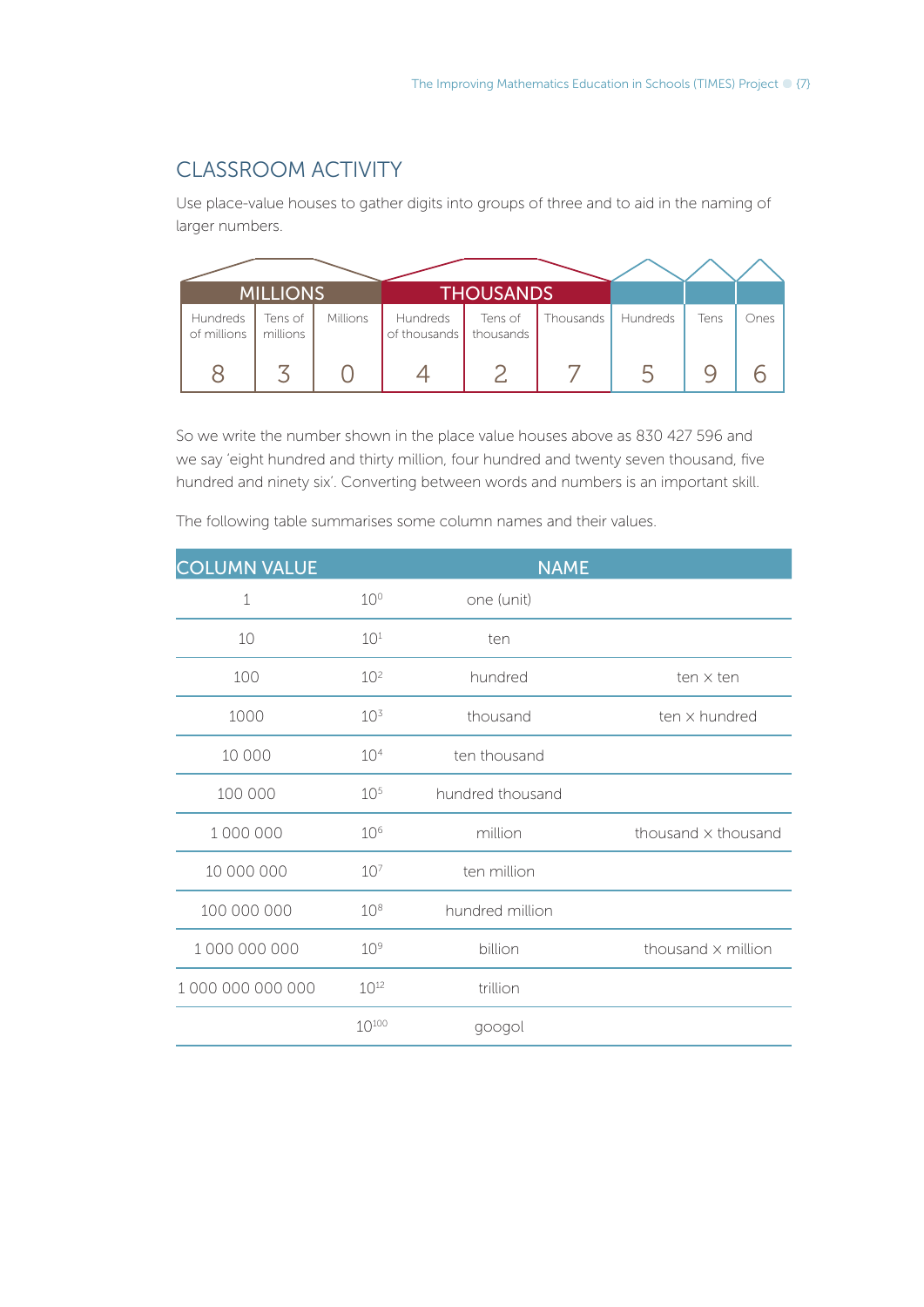The convention is slightly different when we write about money. It is standard accounting practice to separate the groups of digits by a comma. For example, the average annual salary in Australia was close to \$64,200 in 2009. This can cause confusion for two reasons. Firstly, people often see numbers in the context of money and tend to always write large numbers with commas to separate groups of digits. Secondly, the use of a comma is not a world-wide standard. In continental Europe, the groups of digits are separated by points and what we call a decimal point is replaced by a comma. The average annual salary in Spain might be 21.500 euros, but a coffee might only cost 1,20 euros.

#### THE NUMBER OF NUMBERS

The smallest whole number is zero, written 0.

There is no bound on the number of whole numbers we can express using Hindu-Arabic numerals, although we eventually run out of names.

There are 100 numbers less than 100 including 0.

There are 1000 numbers less than 1000.

There are 10 000 numbers less than 10 000.

There are 10 1-digit numbers.

- 90 2-digit numbers.
- 900 3-digit numbers.
- 9000 4-digit numbers.

#### USING ALGORITHMS

Children's understanding of place value improves dramatically once they start working with the formal algorithms for addition, subtraction, multiplication and division. These algorithms will be covered in other modules. When using the algorithms there are a number of common errors related to place value.

For example, a common error is to enter two digits into a single column when carrying out the addition algorithm.

| <b>TENS</b> | <b>ONES</b> | TENS<br><b>ONES</b> |
|-------------|-------------|---------------------|
|             |             |                     |
|             |             |                     |
|             |             |                     |

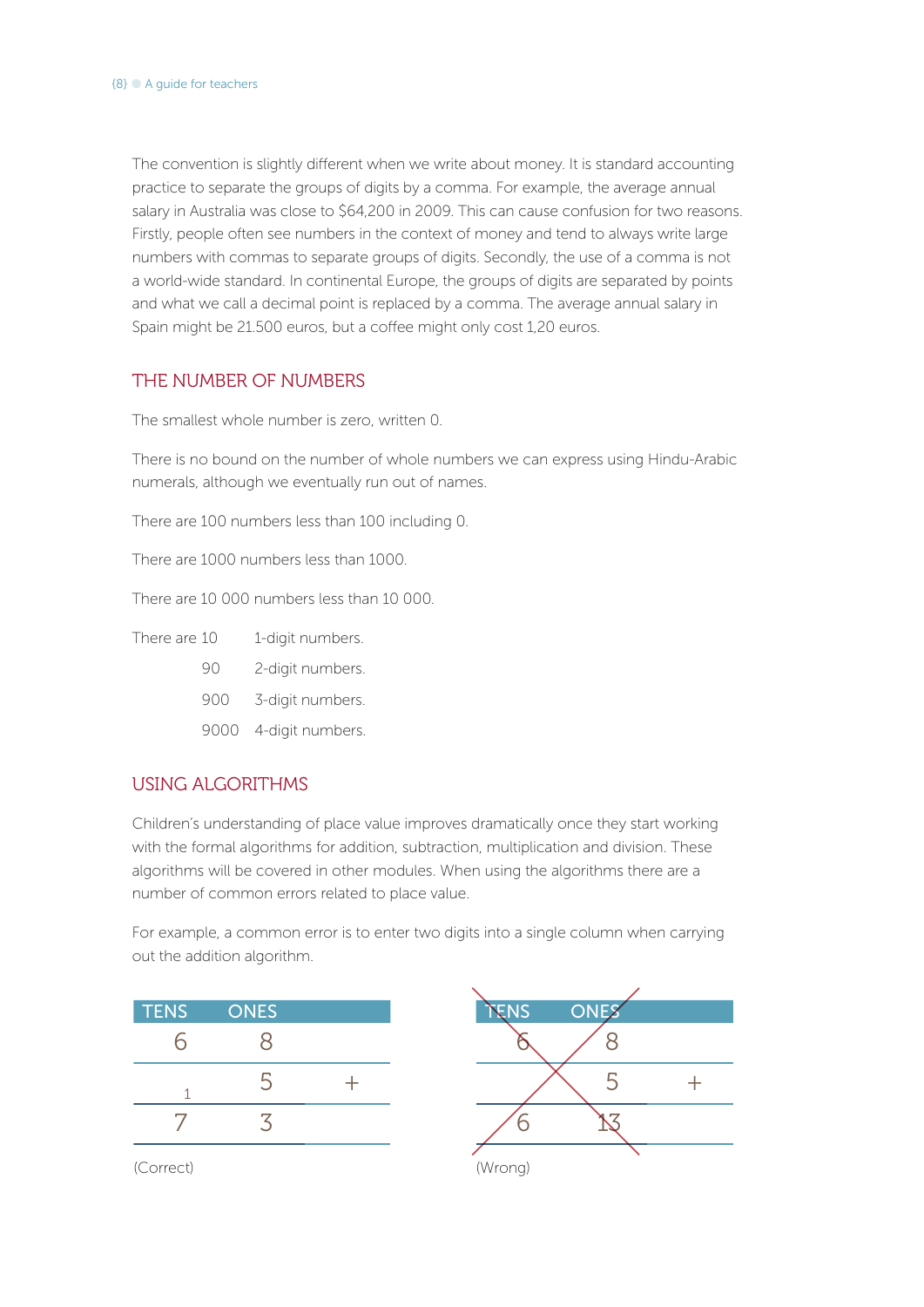Another common error is forgetting to use 0 as a place marker when performing long division.

$$
\frac{606}{7)4242}
$$

(Correct) (Wrong)

7 4242 66

As we mentioned in the motivation, the existence of fast and efficient algorithms for arithmetic is a major advantage of the Hindu-Arabic numerals.

#### OTHER PLACE VALUE NUMBER SYSTEMS

When we work in base ten, the columns represent powers of ten. For example 7352 is shown as

| <b>THOUSANDS</b>                              | <b>HUNDREDS</b>                    | <b>TENS</b> | <b>ONES</b>      |
|-----------------------------------------------|------------------------------------|-------------|------------------|
| $1000 = 10 \times 10 \times 10$<br>$= 10^{3}$ | $100 = 10 \times 10$<br>$= 10^{2}$ | $10 = 101$  | $1 = 10^{\circ}$ |
|                                               |                                    |             |                  |

This means  $7 \times 1000 + 3 \times 100 + 5 \times 10 + 2$ .

What happens if we use five instead of ten as the base for the columns? Working in base five the column headings would be powers of five. For example, in base 5, 243 is shown as

| <b>TWENTY-FIVES</b>          | <b>FIVES</b> | <b>ONES</b>     |
|------------------------------|--------------|-----------------|
| $25 = 5 \times 5$<br>$= 5^2$ | $5 = 5^1$    | $1 = 5^{\circ}$ |
|                              |              |                 |

This means  $2 \times 25 + 4 \times 5 + 3 \times 1$  which is 73 in base ten.

Notice that we have to be clear about which base we are working in so as to know the place value of each digit. We do this by using a subscript to indicate the base, so we write

$$
243_{\text{five}} = 73_{\text{ten}}.
$$

Converting a number from base ten to another base is a little more complicated and, in the first instance, is best done using hands-on materials.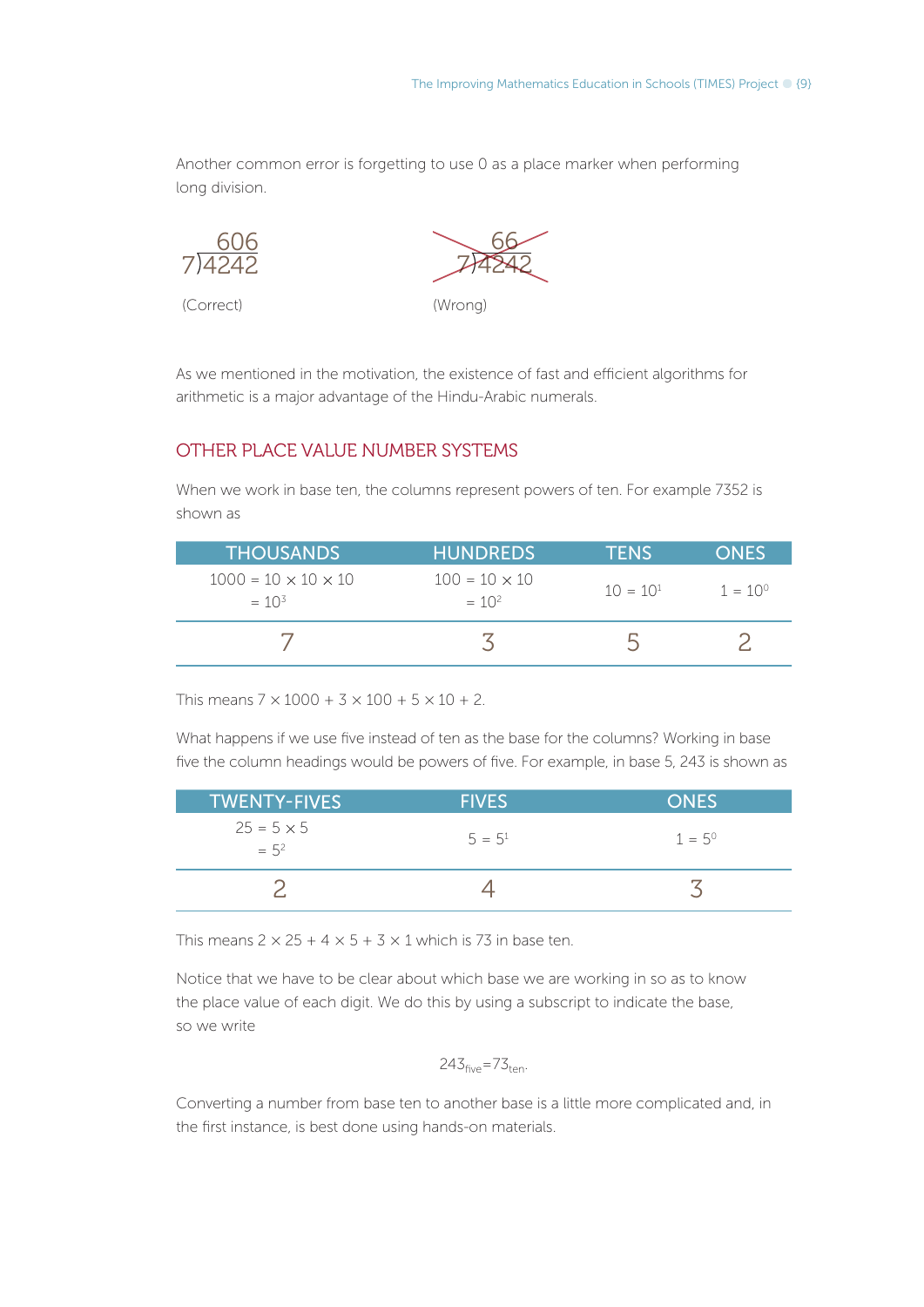The following illustrates the conversion of  $32<sub>ten</sub>$  into a numeral in base five.

Take 32 lollipop sticks and put them into bundles of five.



Thus  $32 = 6 \times 5 + 2$  $= 5 \times 5 + 5 + 2$  $= 1 \times 25 + 1 \times 5 + 2$ .

So  $32_{ten} = 112_{five}$ 

In the base-five system the only the digits are 0, 1, 2, 3 and 4.

### EXERCISE 1

What are the column labels in the base-two system?

How many digits do you need?

How do you write  $37_{ten}$  in base two?

Place value systems with bases other than ten are not just curiosities. All computer calculations take place in a base-two, or binary, system and computer scientists often express numbers in hexadecimal, or base-sixteen, notation.

## LINKS FORWARD

This module has dealt with whole numbers. Once students have mastered whole numbers, we introduce them to integers (the whole numbers together with the negative numbers –1, –2, –3, …) and rational numbers (positive and negative fractions).

The development of the concept of number can be described with the aid of the following diagram.



School mathematics normally follows the historical development of numbers and introduces students first to whole numbers then to positive fractions, then to integers, and finally to the rational numbers.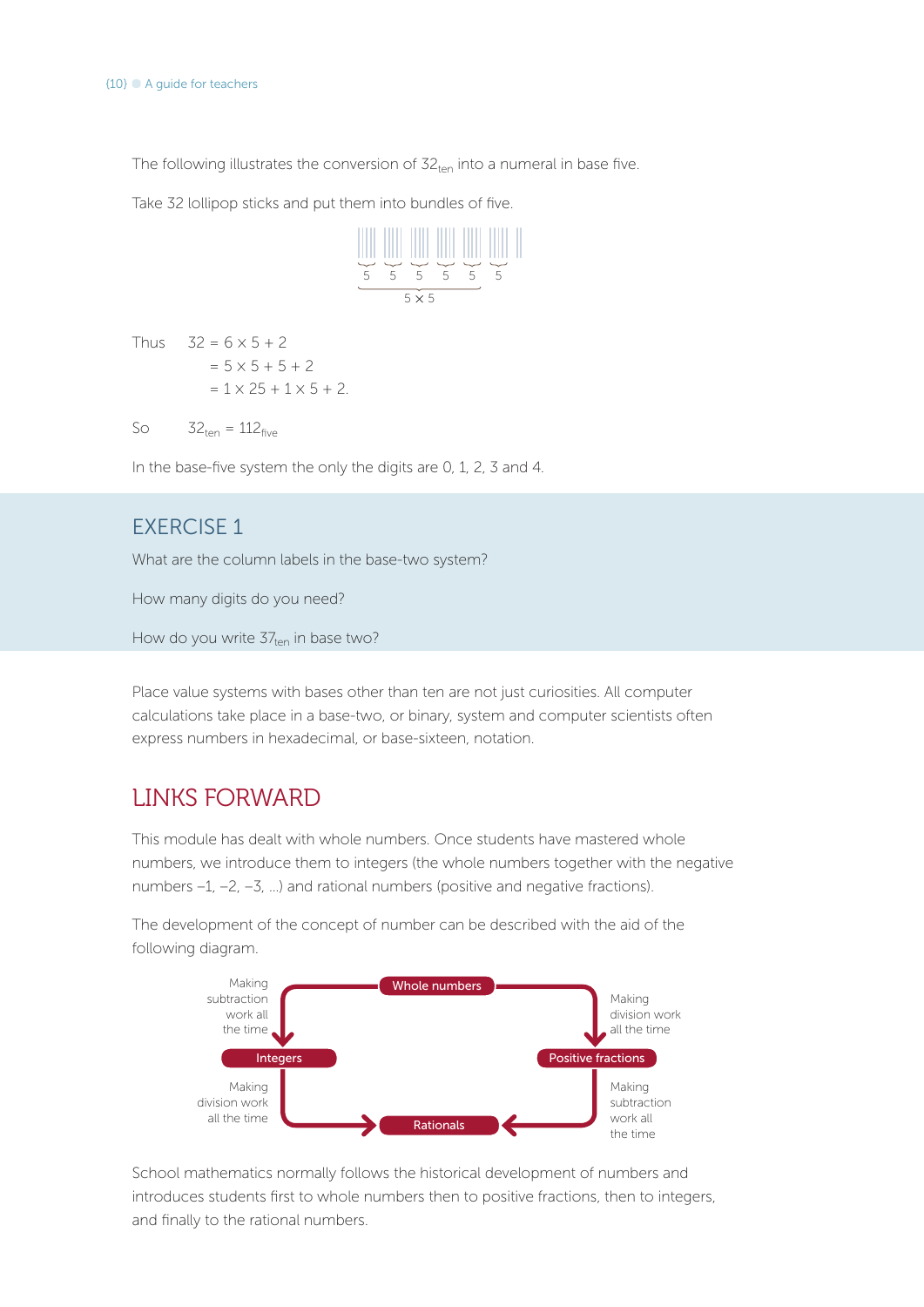### **HISTORY**

Note that when we discuss the historical development of this topic we are always talking about the same numbers. The history of numeration is all about the evolution of numerals.

Early civilizations developed different ways of writing numbers. Many of these ways were cumbersome and made it hard to do arithmetic.

The most basic and oldest known system of numeration involves tally marks.

#### THE BABYLONIANS

The two earliest civilisations known to have developed writing and written number systems are the Egyptian and Mesopotamian civilisations centred on the modern countries Egypt and Iraq. Mesopotamia probably began to develop as small city-states between 6000 and 7000 years ago.

For various reasons, Mesopotamian mathematics is called Babylonian mathematics and quite a lot is known about it and its users, despite the fact that to date the only clay tablets discovered date from about 1600 BC, 1000 BC and 300 BC.

The Babylonian number system was in base 60 so the number 1, 5, 13 is

$$
1 \times 60^2 + 5 \times 60 + 13 = 3913_{10}
$$

This, of course, means that 60 digits from 0 to 59 are needed. In 1600 BC a space was used as a place holder as in 1, 0, 13 but by 300 BC the symbol  $\rightarrow$  was used as a zero place holder. The remaining 59 digits were created using a base 10 system. So 34 was drawn as 10, 10, 10, 1, 1, 1, 1 in a neat character grouping.

By 1600 BC the system also represented sexagesimal (base 60) fractions so, depending on the context, 1, 5, 13 could also represent  $\frac{1}{60} + \frac{5}{60^2} + \frac{13}{60^3}$ . This sexagesimal number system had all the features of the modern decimal place-value system except for the sexagesima point!

#### THE EGYPTIANS

The Egyptians used a system of numeration based on powers of ten, but it was not a place-value system. They used the following hieroglyphs for powers of ten and simply drew as many of each as they needed.

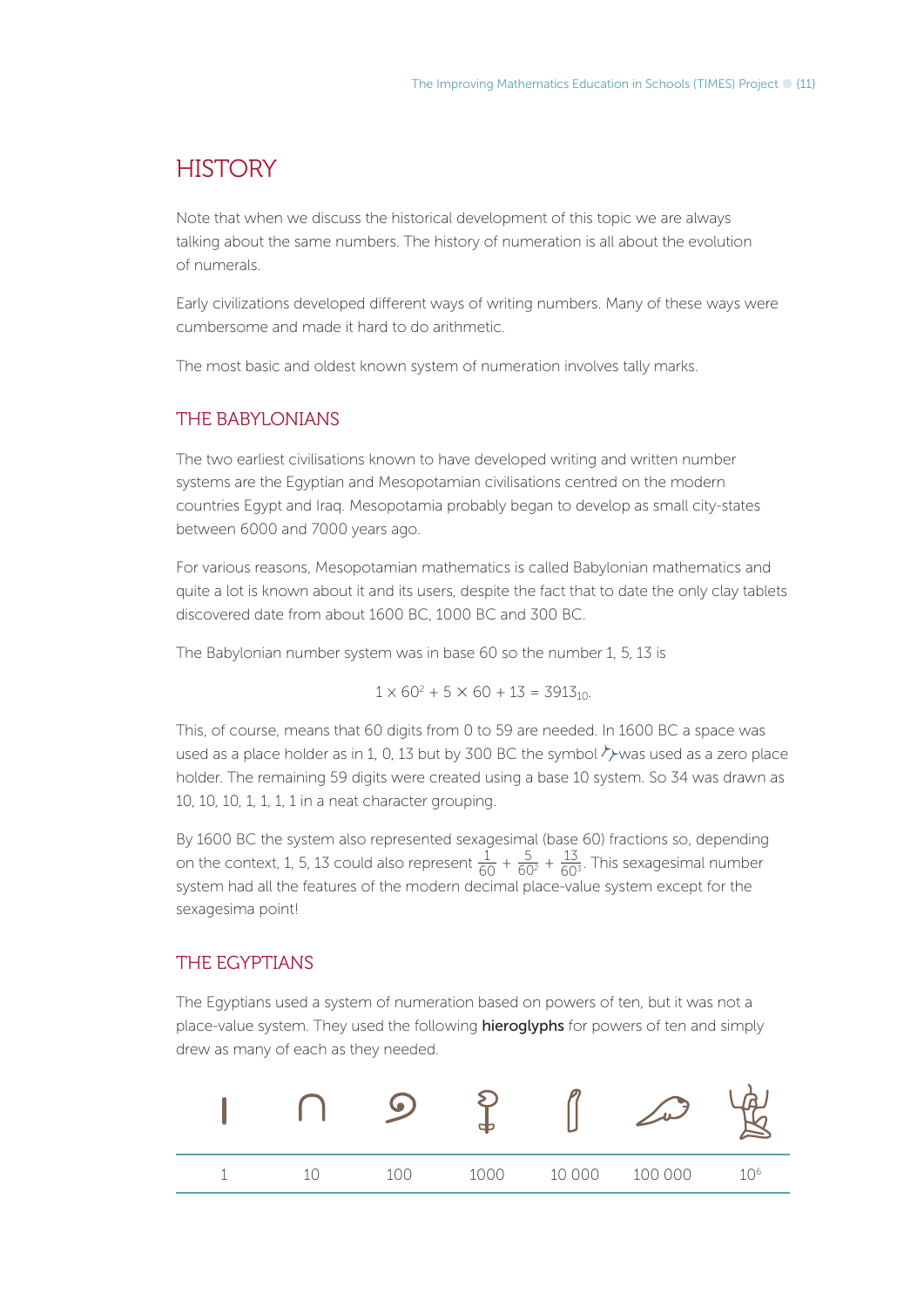For example, the number 7352 was written as:

\$\$\$\$\$\$\$<br>\$\$\$\$\$\$\$ 999<br>NNN

Later, when they started writing on papyrus, they developed a short-hand system based on hieratic numerals illustrated in the table below. Hieratic means "of priests" and reflects the close connection between religion and education at the time.



Hieratic numerals allowed people to write numbers more succinctly and with greater speed than with hieroglyphs.

### EXERCISE 2

Convert 256 from Hindu-Arabic notation to both hieroglyphs and hieratic numerals.

A brief exposition of the Egyptian number systems can be found at http://www.history.mcs.st-andrews.ac.uk/HistTopics/Egyptian\_numerals.html and an interactive hieroglyphic number calculator can be found at http://www.eyelid.co.uk/numbers.htm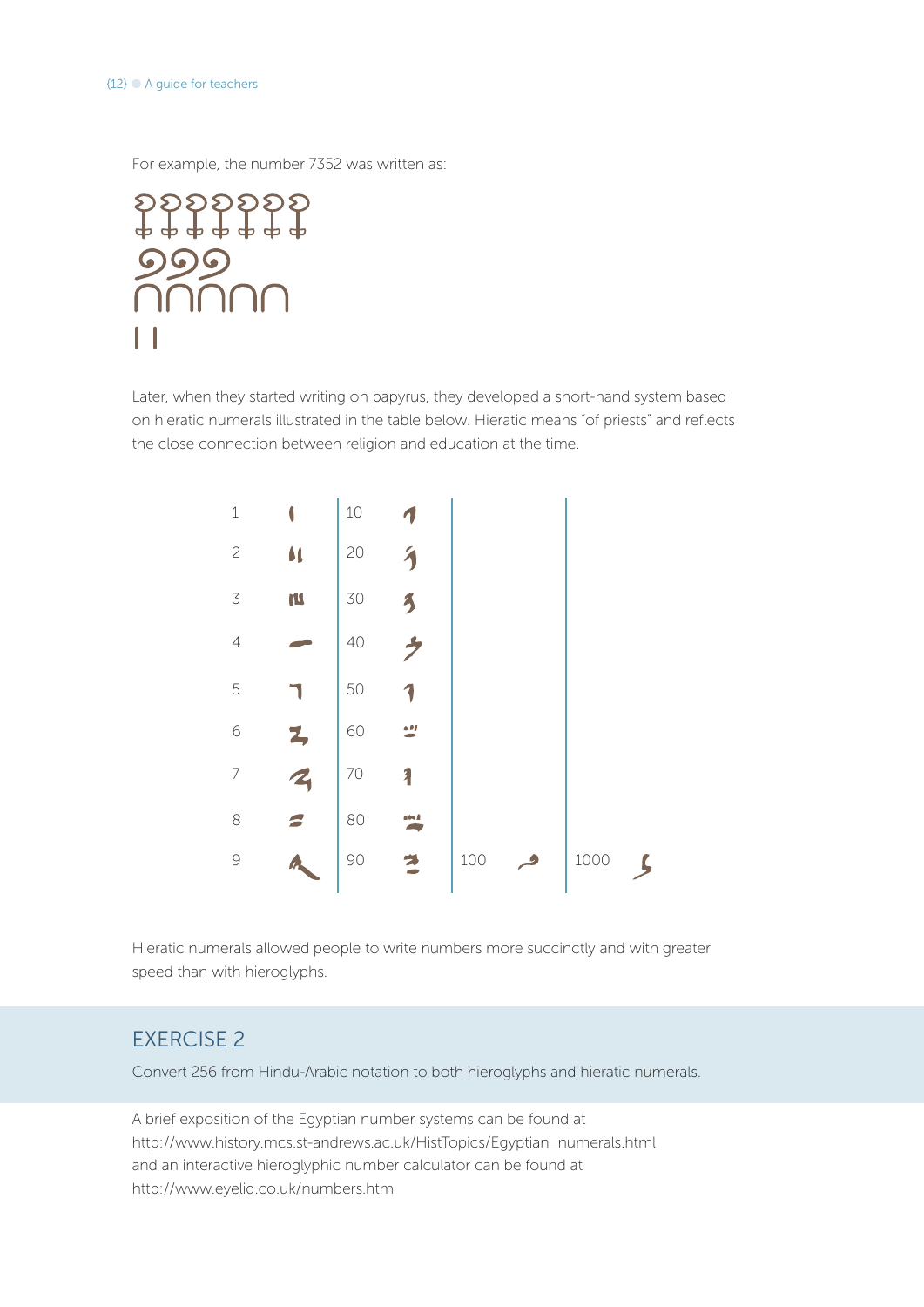#### ROMAN NUMERALS

Once civilisations moved from hieroglyphic (picture-based) to alphabet-based writing, letters were used as numerals. The best-known example is the system of Roman numerals, but earlier systems were also developed using the Greek and Hebrew alphabets. We will explain the system of Roman numerals as a general example. The basic numerals are listed in the following table.

| <b>NUMBER</b>                  | 5 | 10 | 5C | 100 | 50C | looc |
|--------------------------------|---|----|----|-----|-----|------|
| <b>ROMAN</b><br><b>NUMERAL</b> |   |    |    | ◡   |     | М    |

Roman numerals are added whenever they were listed in decreasing order, so LXVII represents  $50 + 10 + 5 + 1 + 1 = 67$ . The value of a numeral does not change depending on its location, except in a very local sense. If a numeral is placed immediately to the left of the next-biggest numeral then the smaller numeral is subtracted from the larger; so XI represents  $10 + 1 = 11$  whereas IX represents  $10 - 1 = 9$ . However, 49 was not be written as IL. Forty nine is written as XI. Since the study of Roman numerals is common in many schools we attach an appendix dealing with the system in greater detail. However, we emphasise that the study of other systems of numeration should not come at the cost of the development of fluency with Hindu-Arabic notation.

#### HINDU-ARABIC NOTATION

The Hindu-Arabic notation was probably developed in India. A place-value system using 9 digits and a space or the word kha (for emptiness) as place marker was used in India the 6th century AD. By the 9th century the system had made its way to the Arab world (including Persia and Al-Andalus in what is now Spain). The digit 0 evolved from "." and was used in both Madhya Pradesh (Northern India) and the Arab world by the 10th century.

Leonardo of Pisa, known as Fibonacci, learned to use the notation from merchants in Africa when he was a boy. His book, Liber Abaci, in 1202 contained a description of the notation. This book popularized the Hindu-Arabic system in Europe. At about the same time, Maximus Planudes wrote a treatise called *The Great Calculation* entirely devoted to the Hindu-Arabic notation and the algorithms of arithmetic.

It is no coincidence that the word digit also means the fingers and thumbs on our hands. The fact that we use a base-ten place value system is almost certainly a consequences of a natural tendency to count on our fingers.

The inconsistencies in the use of commas and points to separate groups of digits or whole numbers from fractional parts when writing about money is one of several examples of cultural differences in mathematics. Countries colonized or influenced by Britain (including the USA, India and Malaysia) use a comma to separate blocks of three digits, whereas countries colonized or influenced by continental European countries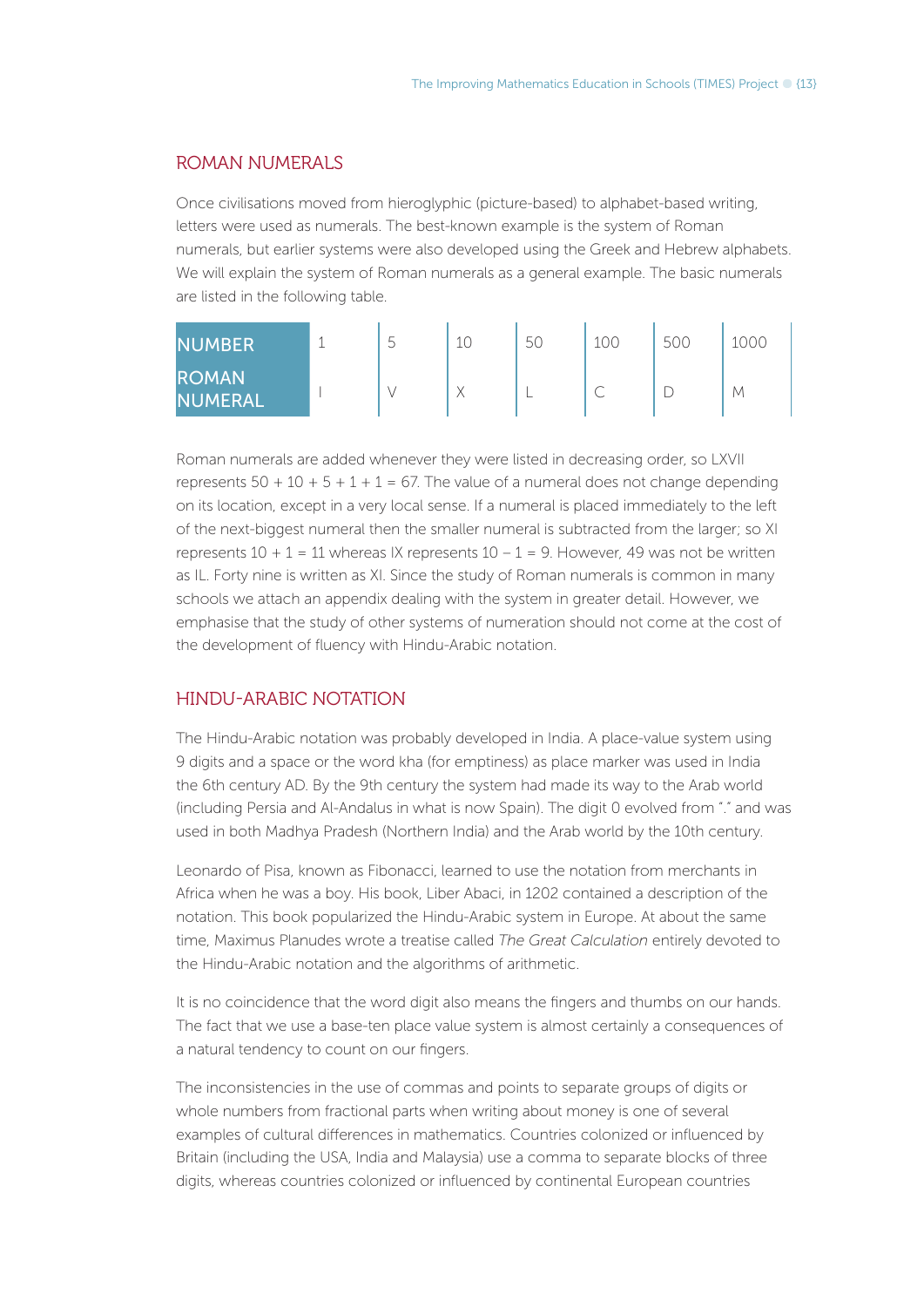(including South America and Vietnam) use a point. In Canada a comma is used in the English-speaking west of the country and a point in the French-speaking east. These types of considerations should be taken into account when working with families from other cultural backgrounds.

## APPENDIX – ROMAN NUMERALS

The numerals we use are called Hindu–Arabic numerals. Other people have used different systems for writing numbers.



The Romans used letters to write numerals. Their system is based on three principles.

1 1 The numbers 1, 5, 10, 50, 100, 500 and 1000 are each written using a single letter.

|   |        |        | V |
|---|--------|--------|---|
| ı | $\sim$ | $\sim$ |   |

2 Addition and subtraction are used to construct further numerals. The numerals for 1 to 9 are listed below.

|  |               | V VI D      |  |  |
|--|---------------|-------------|--|--|
|  | $\frac{4}{5}$ | $6\qquad 7$ |  |  |

- When I is written before V, subtract 1 from 5 to get  $|V = 4$ .
- When I is written after V, add 1 to 5 to get  $VI = 6$ .
- When I is written before X, subtract 1 from 10 to get  $IX = 9$ .
- The same principle is used to construct the multiples of 10 from 10 to 90 and the multiples of 100 from 100 to 900.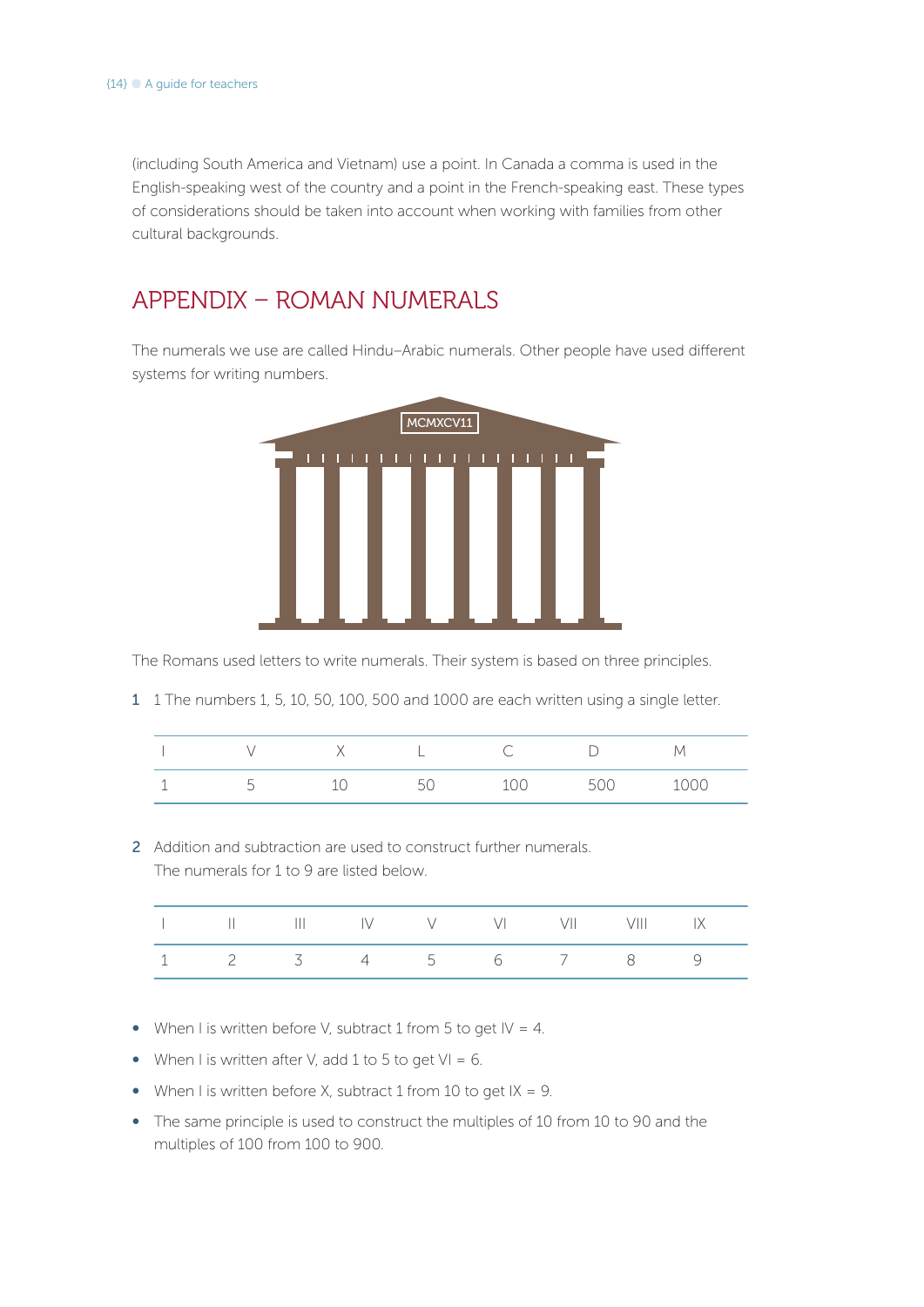- For example:  $XXX = 30$   $XL = 40$   $XC = 90$  $CD = 400$   $CM = 900$
- 3 The numerals for the ones, tens, hundreds and thousands are calculated separately and then put together in order, with ones last. For example,

$$
23 = 20 + 3
$$
  
= XXIII  

$$
49 = 40 + 9
$$
  
= XLIX  

$$
399 = 300 + 90 + 9
$$
  
= CCCXCIX  

$$
1997 = 1000 + 900 + 90 + 7
$$
  
= MCMXCVII

Roman numerals are often used to indicate the construction dates on buildings, the production dates of movies and books, and the numbers on some clocks and watches. There are some variations of this notation. For example IIII is sometimes used instead of IV. They are commonly used to number the preliminary pages of books, including the preface, foreword and table of contents.



### ANSWERS TO EXERCISES

#### EXERCISE 1

The column labels in the base 2 system are  $2^0$ ,  $2^1$ ,  $2^2$ ,  $2^3$ , ......

**a** 2 digits 0 and 1 **b**  $37_{ten} = 100101_{two}$